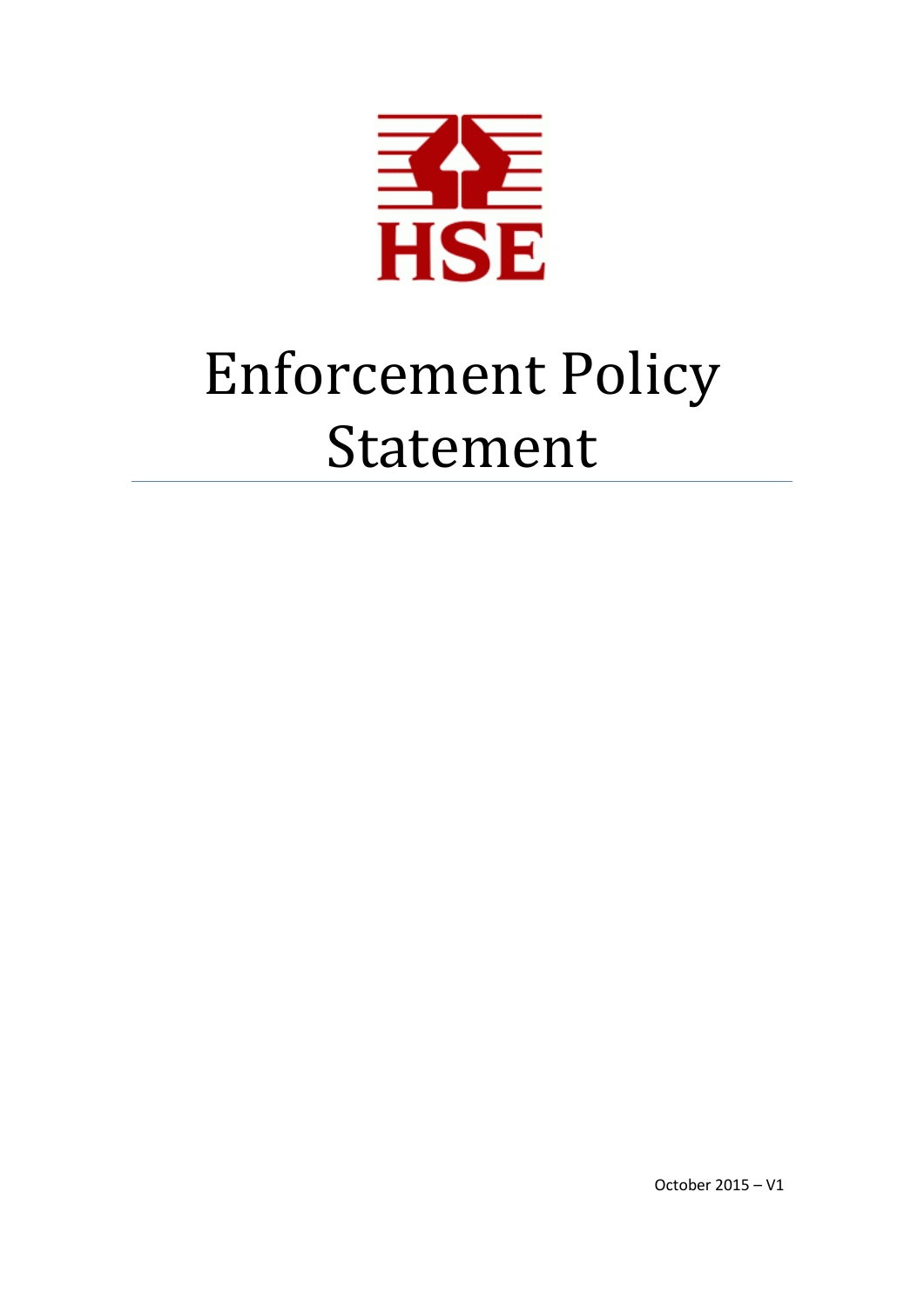## **Health and Safety Executive**

#### **Enforcement Policy Statement**

#### **1.0 Introduction**

1.1 We are responsible for regulating health and safety law across a wide range of work activities and workplaces in Great Britain. Our aim is to protect the health, safety and welfare of people at work, and to safeguard others, including the public, who may be affected by work activities.

1.2 As a regulator, we use a wide variety of methods to encourage and support business to manage health and safety risks in a sensible and proportionate way and secure compliance with the law<sup>1</sup>. In making these decisions, we will have regard to economic growth and the impact that our actions are likely to have on businesses.

1.3 This policy statement sets out our approach to enforcement, that is, where our inspectors take action to enforce the law when issues of noncompliance, hazard<sup>2</sup> or serious risk have been identified.

1.4 In addition to providing published information and verbal advice, the enforcement methods available to our inspectors include:

- o providing written information regarding breaches of law;
- $\circ$  requiring improvements in the way risks are managed:
- $\circ$  stopping certain activities where they create serious risks; and
- o recommending and bringing, prosecutions where there has been a serious breach of law.

1.5 We have published this policy to ensure that our principles and approach to enforcement are clear. All our inspectors are required to follow it. This policy statement applies throughout Great Britain. However, in Scotland decisions to prosecute are made by the Crown Office and Procurator Fiscal Service (COPFS) and we will make our recommendations to the COPFS in line with this policy.

1.6 This Enforcement Policy Statement is made in accordance with the Legislative and Regulatory Reform Act 2006<sup>3</sup>, the Regulators' Code 2014<sup>4</sup> and the Deregulation Act 2015<sup>5</sup>.

1

<sup>1</sup> See <http://www.hse.gov.uk/pubns/hse51.htm>

<sup>&</sup>lt;sup>2</sup> See: Reference to hazard and risk on page 3

<sup>&</sup>lt;sup>3</sup> See: <http://www.legislation.gov.uk/ukpga/2006/51/contents>

<sup>4</sup> See: <https://www.gov.uk/government/publications/regulators-code>

<sup>5</sup> See: <http://www.legislation.gov.uk/ukpga/2015/20/contents/enacted>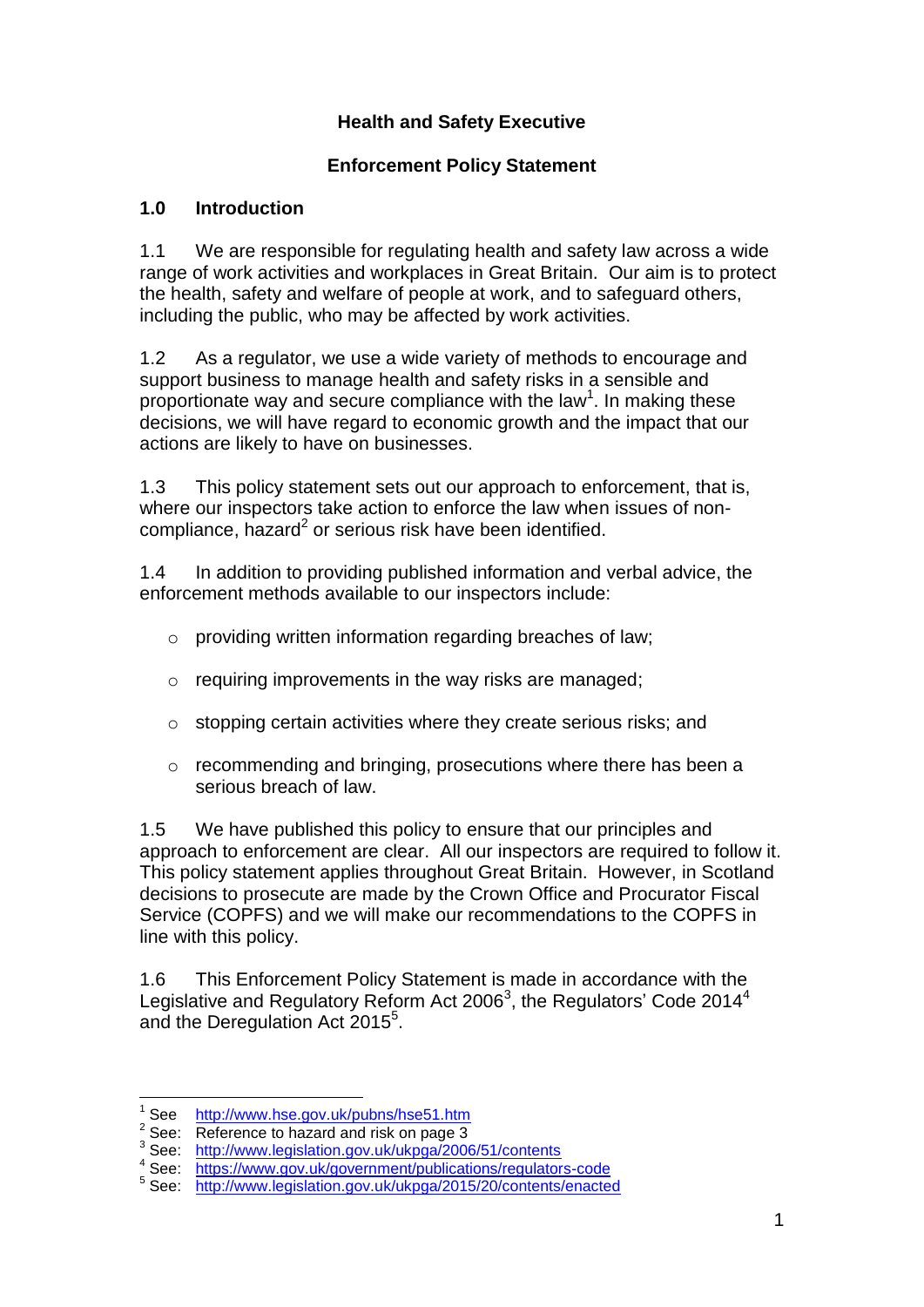1.7 Local Authorities also enforce health and safety law in workplaces allocated to them. Their inspectors are also required to follow this policy when taking enforcement action. Other regulators, including the Office of Road and Rail and the Office for Nuclear Regulation, also enforce health and safety law, but they have their own enforcement policy statements.

# **2.0 Our Enforcement Policy Statement**

2.1 We believe in firm, but fair, enforcement of the law. It is our policy that all enforcement action should be proportionate to the health and safety risks and to the seriousness of any breach of law.

2.2 We consider that appropriate use of our enforcement powers is important, both to secure compliance with health and safety law and to ensure that those who have a legal duty (duty holders) are held to account for significant failures.

2.3 The following sections describe:

- the purpose of enforcement;
- the principles of enforcement;
- the enforcement methods available to our inspectors; and
- how our enforcement principles relate to investigations and prosecutions.

# **3.0 The purpose of enforcement**

3.1 We take enforcement action to prevent harm by requiring duty holders to manage and control risks effectively. This includes:

- ensuring action is taken immediately to deal with serious risks;
- promoting and maintaining sustained compliance with the law; and
- ensuring that those who breach the law, including individuals who fail in their responsibilities, may be held to account (this includes bringing alleged offenders before the courts in England and Wales, or recommending prosecution to the COPFS in Scotland).

You can find out more about this on the regulation and enforcement homepage on our website.<sup>6</sup>

# **4.0 The principles of enforcement**

4.1 We apply the following principles when conducting our enforcement activities:

- proportionality in how we apply the law and secure compliance;
- targeting of our enforcement action;
- consistency of our approach;

 6 See:<http://www.hse.gov.uk/enforce/index.htm>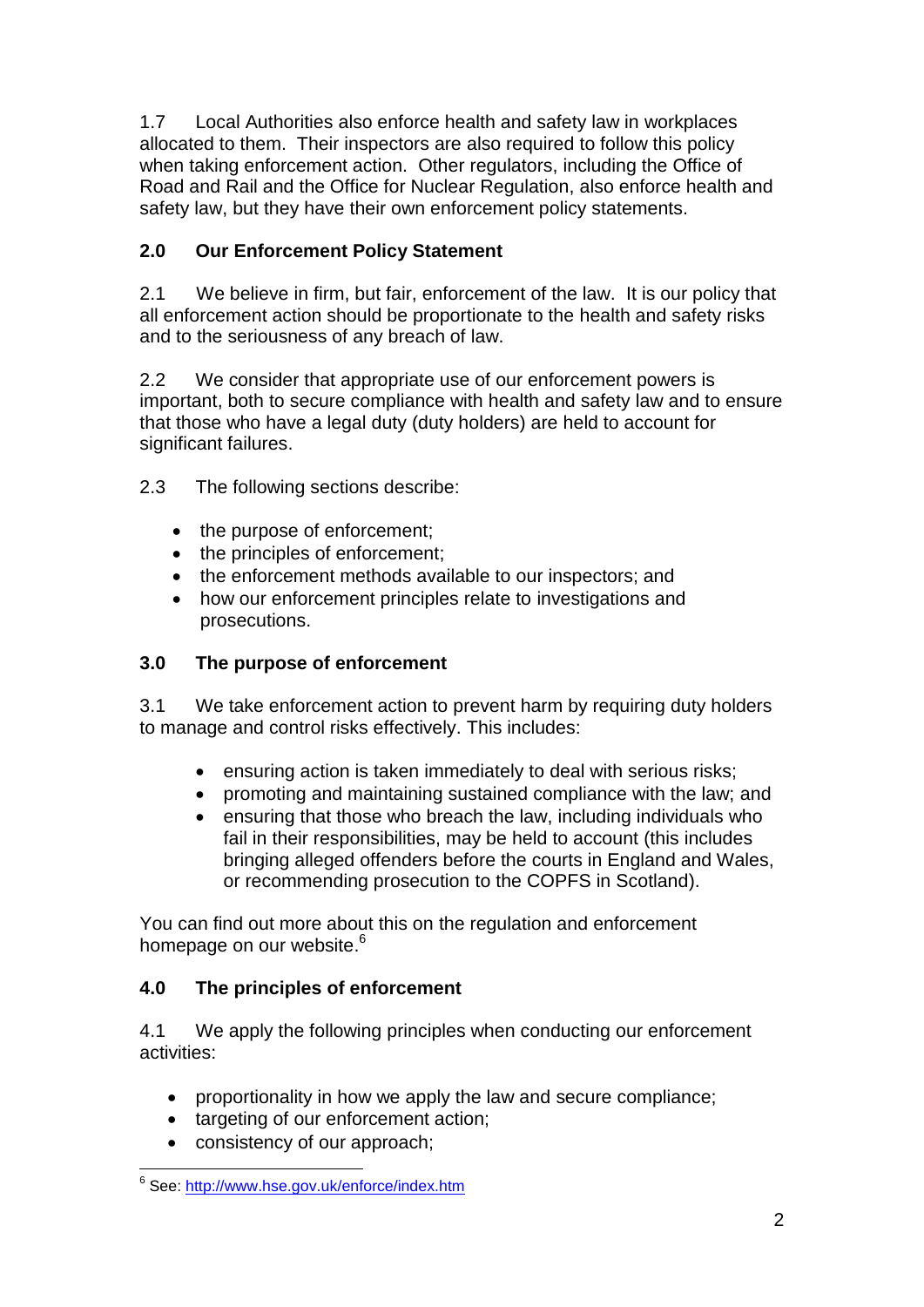- transparency about how we operate and what you can expect, and
- accountability for our actions.

4.2 These principles apply both to enforcement in particular cases and to our management of enforcement activities as a whole. They are not applied in isolation, but are informed by an understanding of the business environment. They allow for effective enforcement, without stifling economic growth<sup>7</sup>, by requiring our inspectors to be proportionate in their decisionmaking and mindful in keeping the burden on business productivity to a minimum. These principles are also mirrored in the National Local Authority Code for Health and Safety at Work<sup>8</sup>.

# **5.0 Proportionality**

5.1 We adopt a proportionate approach to enforcing the law across different industries and sectors, recognising the importance of supporting businesses to comply and grow.

5.2 In our dealings with duty holders, we will ensure that our enforcement action is proportionate to the health and safety risks\* and to the seriousness of any breach of the law. This includes any actual or potential harm arising from any breach, and the economic impact of the action taken.

5.3 We expect that duty holders, in turn, will adopt a sensible and proportionate approach to managing health and safety, focussing on significant risks i.e. those with the potential to cause real harm.

5.4 Applying the principle of proportionality means that our inspectors should take particular account of how far duty holders have fallen short of what the law requires and the extent of the risks created.

5.5 Some health and safety duties are specific and absolute. Others require action "so far as is reasonably practicable". Our inspectors will apply the principle of proportionality in relation to both.

5.6 Deciding what is reasonably practicable to control risk involves the exercise of judgement. Our inspectors, when considering the adequacy of the protective measures taken, will balance the degree of risk against the money, time or trouble needed to avert that risk. Unless it can be shown that there is a gross disproportion between these factors and that the risk is insignificant in relation to the cost, duty holders must take measures and incur costs to reduce the risk and comply with the law.

5.7 Some irreducible risks, particularly in the major hazard sectors\*\*, may be so serious that they cannot be permitted irrespective of the consequences.

 7 See:

[https://www.gov.uk/government/uploads/system/uploads/attachment\\_data/file/300126](https://www.gov.uk/government/uploads/system/uploads/attachment_data/file/300126/14-705-regulators-code.pdf) [/14-705-regulators-code.pdf](https://www.gov.uk/government/uploads/system/uploads/attachment_data/file/300126/14-705-regulators-code.pdf)<br><sup>8</sup> See: <http://www.hse.gov.uk/lau/national-la-code.pdf>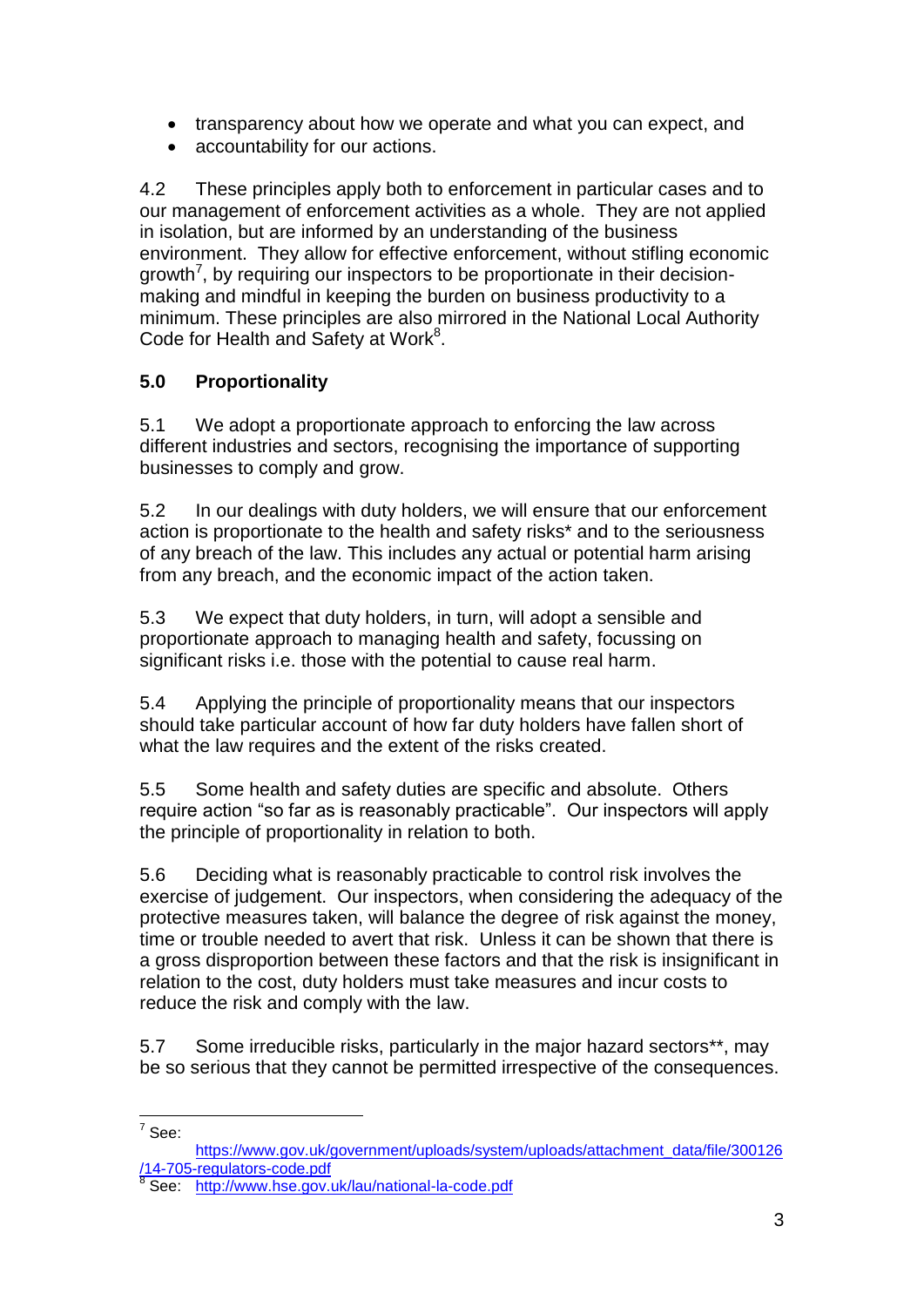5.8 We can also adopt a proportionate approach to enforcing the law during the initial phase of an emergency response, so that duty holders, and others, can in turn manage risks effectively and proportionately.

\* In this policy, 'risk' (where the term is used alone) is defined broadly to include a source of possible harm, the likelihood of that harm occurring, and the severity of its outcome.

\*\*Control of Major Accident Hazard (COMAH) sites, offshore installations, certain pipelines and the gas distribution networks, explosive manufacturing and storage, mines, biological agent facilities and other major hazard sites which present a significant risk because of the dangerous substances handled.

## **6.0 Targeting**

6.1 We use a risk-based approach when deciding which duty holders to proactively inspect, taking into account factors such as size, type of activities, industry sector, and the associated death, injury and ill-health rates.

6.2 Further information on our approach to targeting inspections can be found in our sector strategies<sup>9</sup>, in the Hazardous Installations Directorate Safety Management in Major Hazard Industries<sup>10</sup> and the Understanding COMAH: What to expect from the Competent Authority<sup>11</sup> publications on our website. We also collaborate and share enforcement information with other regulators.

6.3 We also use proportionate and outcome-based criteria when deciding which incidents, diseases and dangerous occurrences, reportable under the Reporting of Injuries, Diseases and Dangerous Occurrences Regulations 2013 (RIDDOR), have to be investigated. More information on how we decide whether or not we investigate can be found on our website.<sup>12</sup>

6.4 This means that we target our inspection and investigation resources primarily on those activities, industries and sectors giving rise to the most serious risks, where and when the hazards are least well controlled, or where competence to manage health and safety is in doubt. Low risk activities will not, in general, be subject to enforcement unless actual harm has occurred.

6.5 We focus our enforcement activity on the most serious risks, and on those who are responsible for and best placed to control these risks whether employers, employees, the self- employed, designers, manufacturers, suppliers, contractors, landlords or others.

6.6 We recognise that it is neither possible nor necessary to consider all issues of non-compliance which may come to light during an inspection or

1

<sup>&</sup>lt;sup>9</sup> See <http://www.hse.gov.uk/aboutus/strategiesandplans/sector-strategies/index.htm>

<sup>10</sup> See <http://www.hse.gov.uk/hid/hid-regulatory-model.pdf>

<sup>&</sup>lt;sup>11</sup> See [http://www.hse.gov.uk/comah/guidance/understanding-comah-operations.pdf](http://www.hse.gov.uk/comah/guidance/understanding-comah-operators.pdf)

<sup>12</sup> See:<http://www.hse.gov.uk/enforce/incidselcrits.pdf>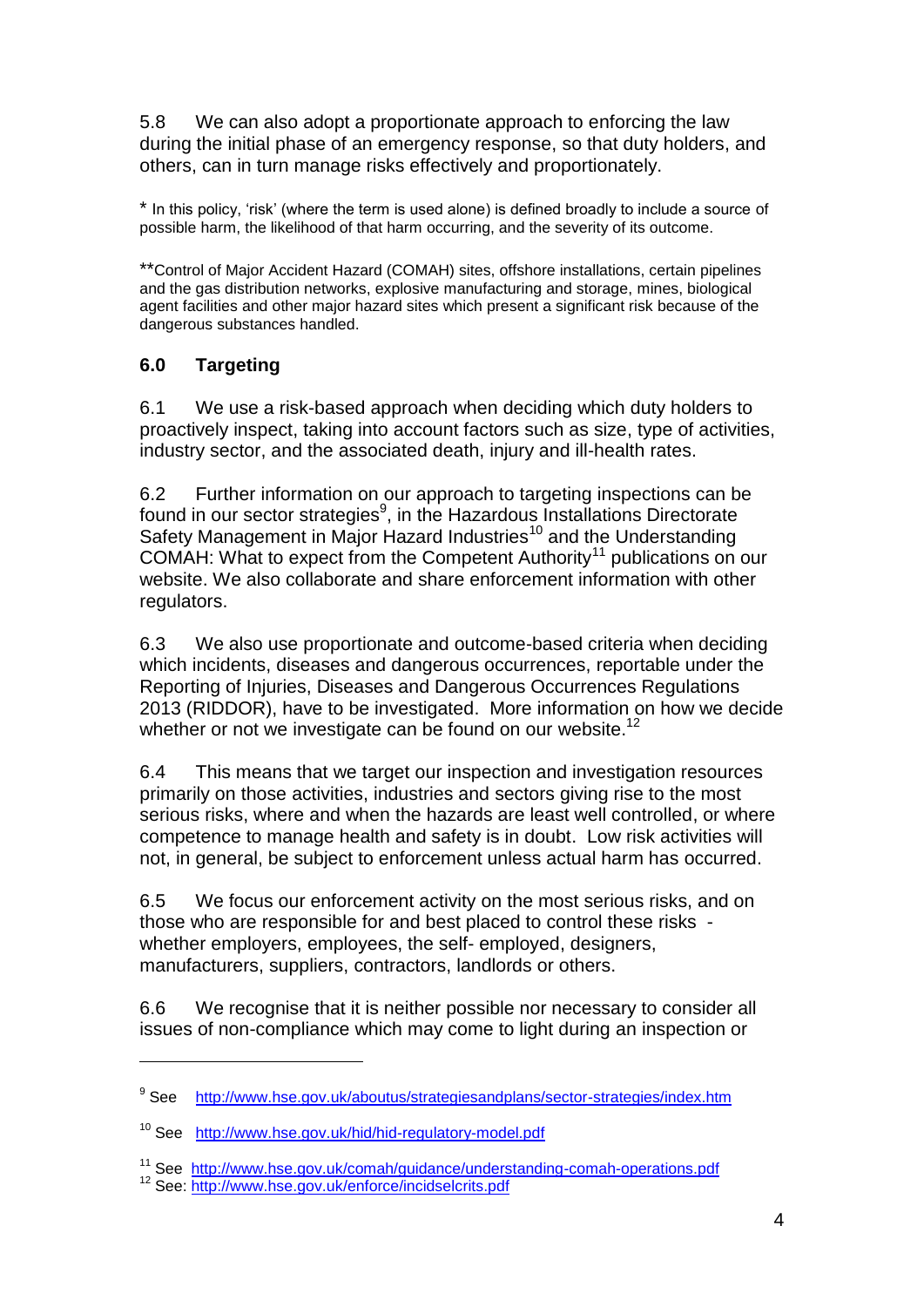investigation. Our inspectors will, therefore, target their enforcement action to deal with the most serious risks.

6.7 Where several duty holders have responsibilities, we may take action against more than one, when it is appropriate to do so in accordance with this policy.

# **7.0 Consistency**

7.1 We adopt a consistent approach to enforcement of the law across different industries and workplaces, recognising the importance of fair treatment to all in promoting and sustaining economic growth.

7.2 Consistency of approach does not mean uniformity. It means taking a similar approach in similar circumstances to achieve compliance with the law.

7.3 We understand that people managing similar risks in similar industries expect a consistent approach from our inspectors when taking enforcement action. However, consistency is not a simple matter. Every situation is different – by virtue of the industry, workplace, its risks, management systems etc. As a result, our inspectors are faced with many variables in addition to the degree of risk and the seriousness of any breach, including the attitude and competence of management, incident history and previous enforcement action.

7.4 Any enforcement decision therefore requires the appropriate exercise of individual discretion and professional judgement.

7.5 We aim to ensure, through the application of our enforcement decisionmaking framework, the Enforcement Management Model (EMM)<sup>13</sup> and through peer review, that our enforcement decisions are consistent.

7.6 Where enforcement action conflicts with the requirements of other regulators we will work with them to resolve the differences.

# **8.0 Transparency**

8.1 Our enforcement action should clearly outline to duty holders not only what they have to do but, where relevant, what they don't. Further guidance on complying with health and safety law can be found on the HSE website<sup>14</sup>

8.2 Where non-compliance has been identified, our inspectors will clearly and promptly explain the decision taken, their reasons, and the actions required to achieve compliance. They will discuss reasonable timescales with the duty holder and explain what will happen if they fail to comply.

<sup>1</sup> <sup>13</sup> See: <http://www.hse.gov.uk/enforce/emm.pdf>

<sup>14</sup> See: <http://www.hse.gov.uk/guidance/index.htm>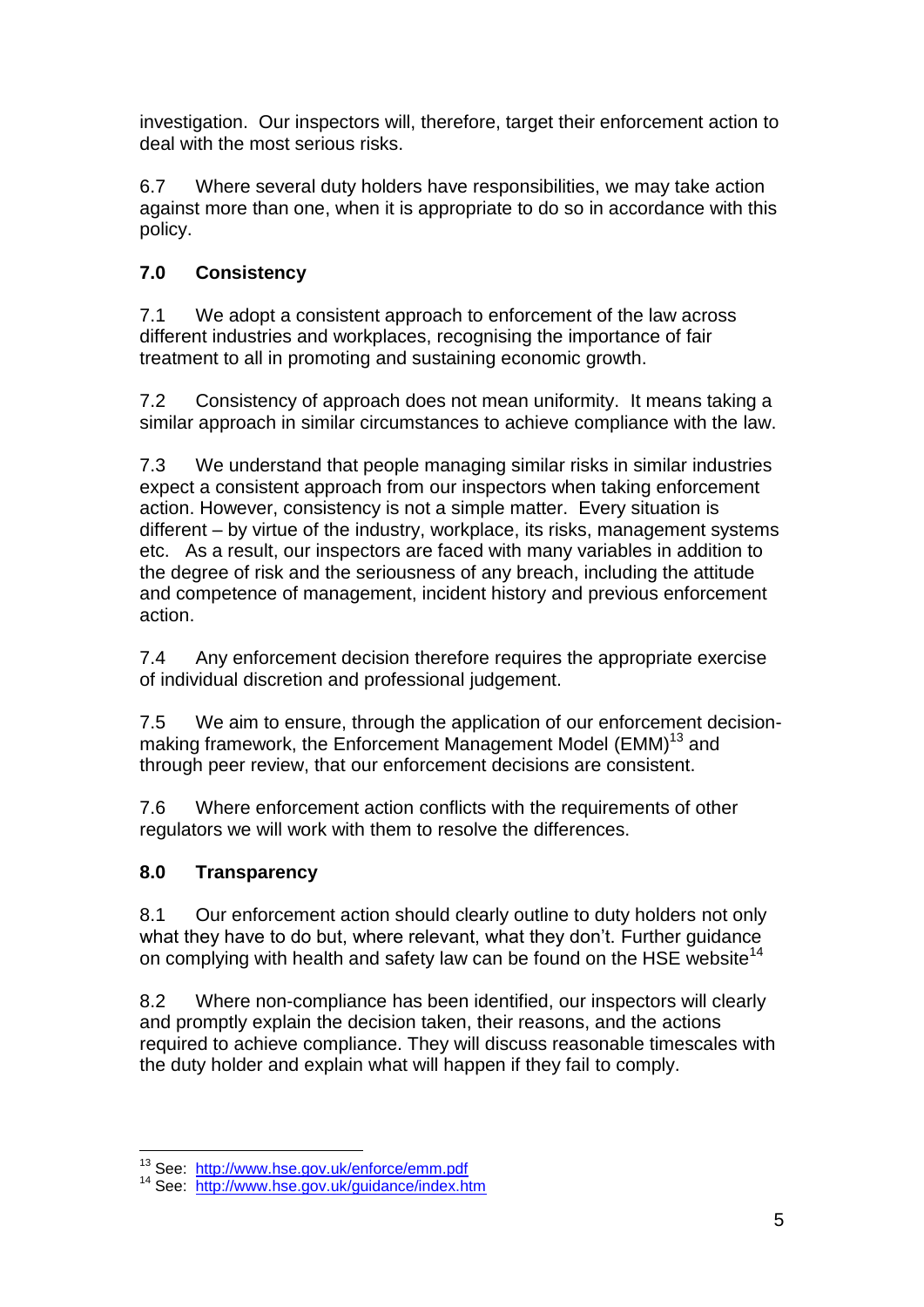8.3 Additionally, our inspectors will differentiate between the actions required to comply with the law, and advice given to achieve good practice or inform of upcoming changes to legal requirements. This will ensure that unnecessary economic burdens are not imposed on businesses.

8.4 Transparency also involves keeping employees, employee representatives, injured persons and their families informed of relevant enforcement action. However, this is subject to legal constraints on disclosure.

# **9.0 Accountability**

9.1 As a regulator, we are accountable to all and our enforcement actions can be judged against the principles and standards set out in this policy. Whilst not diminishing the responsibility of duty holders to comply with the law, this includes our duty to have regard to economic growth in our regulatory activities.

9.2 Businesses, employees, their representatives and others need to know what to expect when our inspectors visit and how to raise any complaints they may have.

9.3 Our inspectors will provide a copy of the leaflet "What to expect when a health and safety inspector calls<sup>"15</sup> to those who have not been visited before. In addition to outlining basic expectations of us, this leaflet outlines our procedures for dealing with comments and handling complaints.

9.4 In particular, it:

- describes the procedure to complain about enforcement decisions made by our inspectors, or if procedures have not been followed; and,
- explains about the right of appeal to an Employment Tribunal in cases where statutory notices have been issued.

Further information regarding our complaints procedure is available on our website<sup>16</sup>.

# **10.0 The methods of enforcement**

10.1 We have a range of enforcement methods to secure compliance with the law and to ensure a proportionate response to any breaches.

10.2 Our inspectors may provide written information and advice regarding breaches of the law following an inspection or investigation. This may include warning the dutyholder that, in the opinion of the inspector, they are failing to comply with the law. Where appropriate, we may also serve improvement and prohibition notices, withdraw approvals, vary licence conditions or

 15 See: <http://www.hse.gov.uk/pubns/hsc14.htm>

<sup>16</sup> See: <http://www.hse.gov.uk/contact/regulatory-complaints.htm>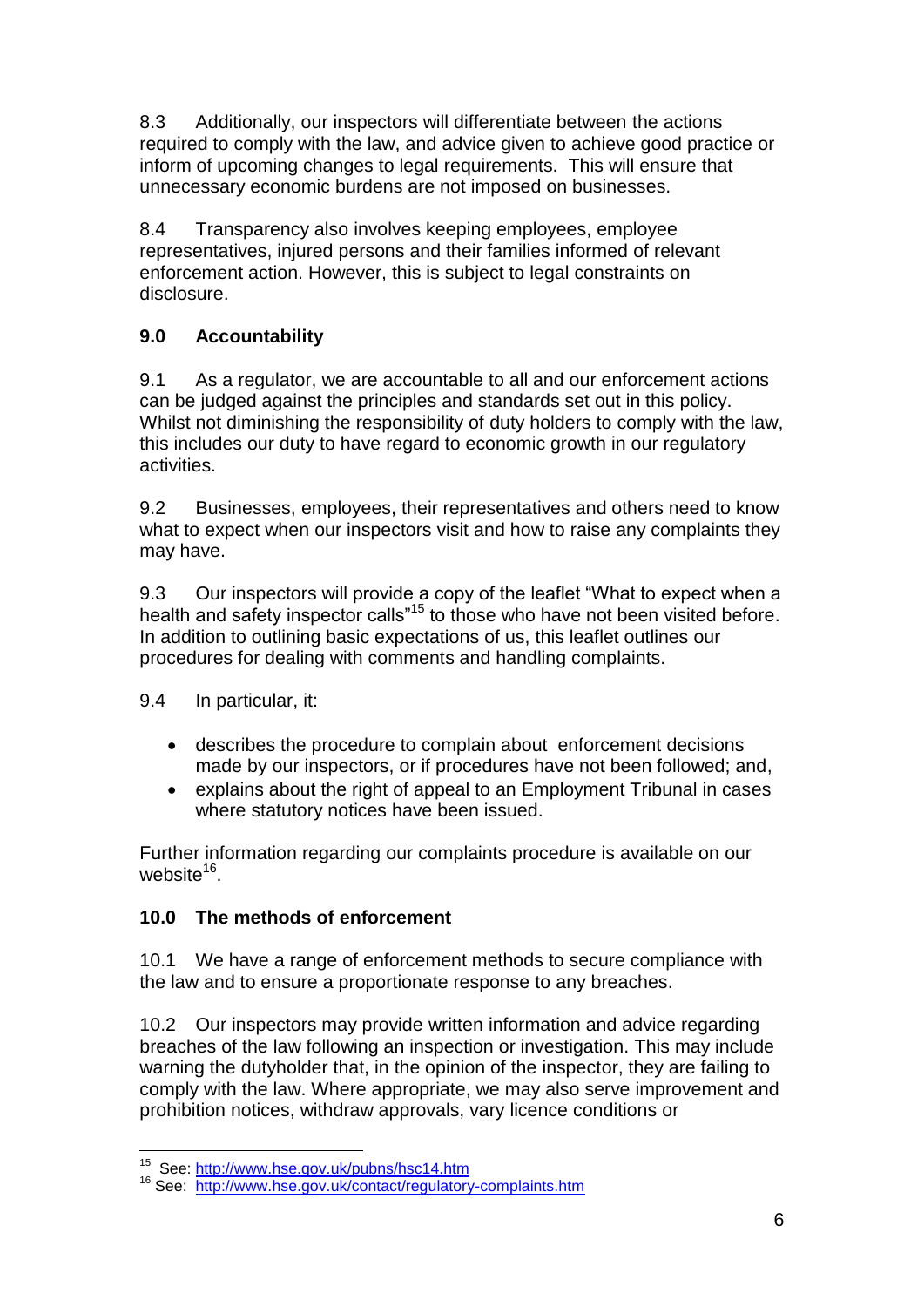exemptions, issue simple cautions (in England and Wales only) and we may prosecute (or report to the COPFS with a view to prosecution in Scotland).

10.3 In determining what level of enforcement action is appropriate, our inspectors exercise discretion and professional judgement according to the circumstances found. They are guided in this process by the EMM, which provides a framework for consistent enforcement decision making and takes account of the business context on a case by case basis. It also considers aspects of economic gain that could undermine other businesses.

10.4 A prohibition notice can be served when an inspector is of the opinion that there is a risk of serious personal injury associated with a particular work activity or process or, if a serious deficiency in measures is identified, to prevent or mitigate the effects of major hazards. There does not need to be a breach of the law. Such a notice can take immediate effect or be deferred for safety reasons.

10.5 An improvement notice can be served when an inspector is of the opinion that there is a breach of the law which needs to be remedied within a certain period of time.

10.6 Failure to comply with either type of notice is a criminal offence and can result in prosecution.

10.7 Both prosecution and, where appropriate, cautions, are important ways to hold those responsible to account for breaches of the law. Where it is appropriate to do so in accordance with this policy, these measures can be taken in addition to issuing an improvement or prohibition notice.

10.8 Further information regarding methods of enforcement and their application can be found on the regulation and enforcement page on our website<sup>17</sup>. Where inspectors have choices about how they exercise their functions, they will:

- consider how they might carry out their activities to minimise likely negative economic impact: and,
- adapt their activities to maximise any likely positive economic impact.

10.9 Information on improvement and prohibition notices issued and prosecutions are made publicly available<sup>18</sup> through our website. We will also consider publicising any conviction which could serve to draw attention to the need to comply with health and safety requirements, or deter anyone tempted to disregard their duties under health and safety law. In Scotland, decisions in relation to publicity of prosecutions are a matter for the Crown Office.

#### **11.0 Investigation**

1

<sup>&</sup>lt;sup>17</sup> See: <http://www.hse.gov.uk/enforce/index.htm>

<sup>18</sup> See:<http://www.hse.gov.uk/enforce/prosecutions.htm>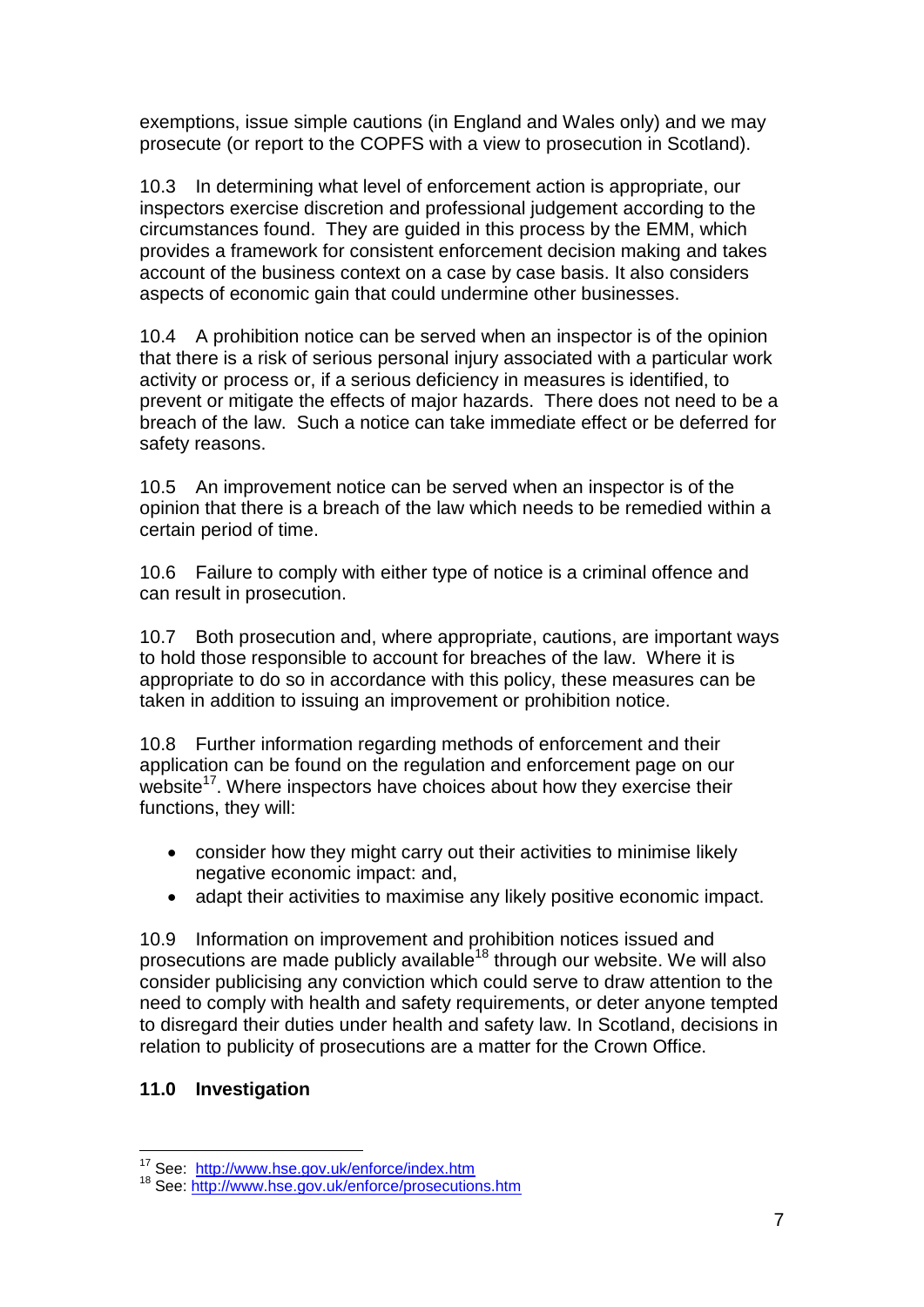11.1 We use discretion when deciding whether to investigate incidents. It is recognised that it is neither possible nor necessary for the purposes of the Health and Safety at Work etc Act 1974 to investigate all issues of noncompliance with the law. When making such decisions, including the level of resource to be used, we take the following factors into account:

- the scale of potential or actual harm:
- the seriousness of any potential breach of the law;
- our enforcement priorities;
- the practicality of achieving results;
- the wider relevance of the event, including serious public concern.

11.2 The criteria for determining which incidents are mandatory to investigate are published on our website.

- 11.3 We undertake investigations in order to:
	- gather information and establish the facts
	- identify the immediate and underlying causes and the lessons to be learnt
	- prevent recurrence
	- identify breaches of health and safety law
	- take appropriate action, including the service of notices and prosecution.

11.4 We devote most resources to investigating incidents involving the more serious circumstances, including the investigation of all work related-deaths.

# **12.0 Investigation of work- related deaths**

12.1 Where there has been a breach of law leading to a work- related death, consideration needs to be given to whether or not the circumstances of the case might justify a charge of manslaughter or corporate manslaughter (in England and Wales) or a charge of culpable homicide or corporate homicide (in Scotland).

12.2 In England and Wales, to ensure decisions on investigation and prosecution are closely co-ordinated following a work-related death, we, together with other regulators, have jointly agreed and published *Work*related deaths. A protocol for liaison<sup>19</sup>. Further, more detailed guidance can be found in the associated publication *Work-related Deaths Protocol: Practical Guide.*

12.3 In Scotland, a separate work-related deaths protocol has been agreed between us and other regulators. This has been published as *Work-related deaths - A protocol for liaison<sup>20</sup> .*

<sup>1</sup> <sup>19</sup> See: <http://www.hse.gov.uk/enforce/wrdp/>

<sup>&</sup>lt;sup>20</sup> See: <http://www.hse.gov.uk/scotland/workreldeaths.pdf>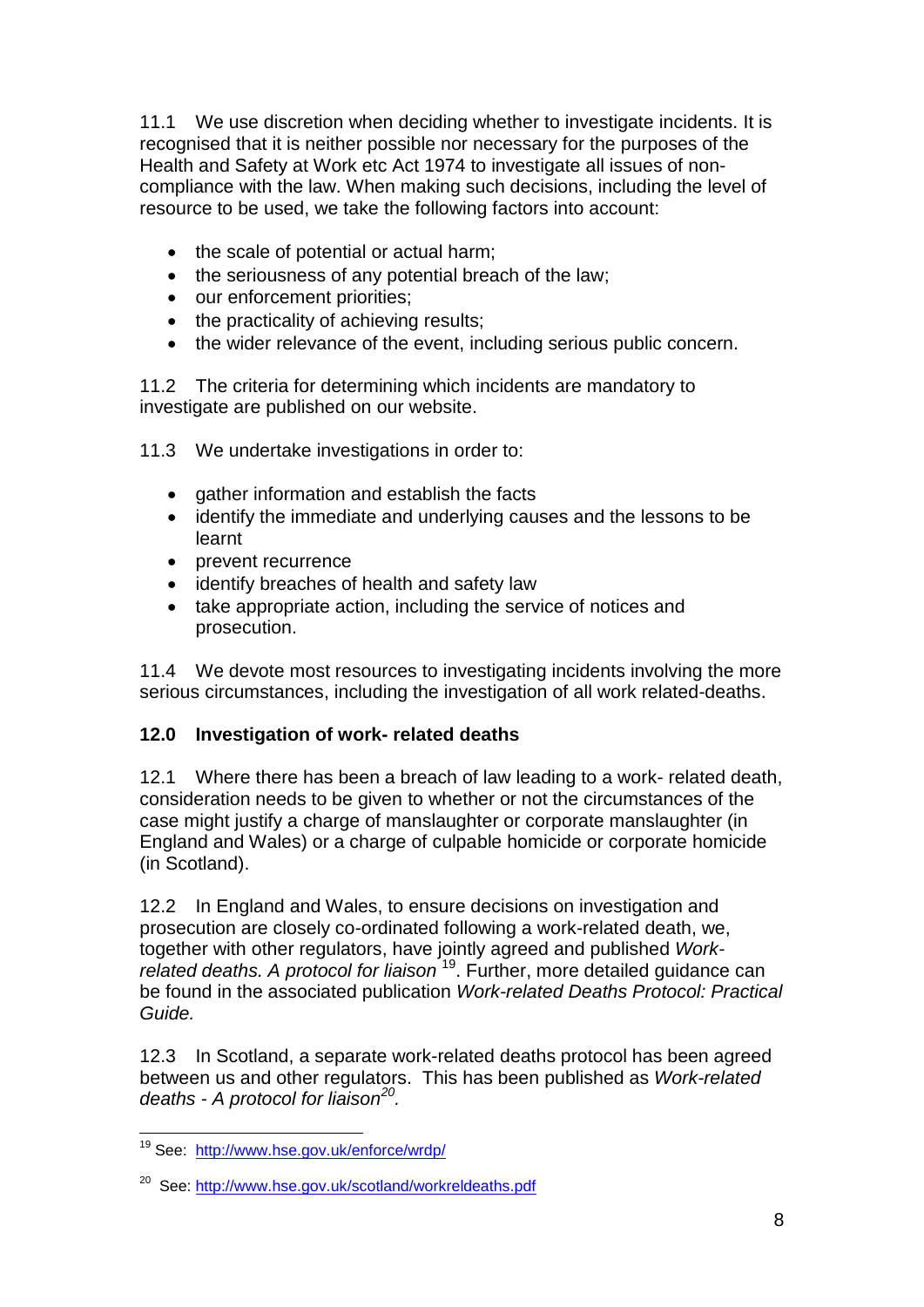12.4 In England and Wales, the police are responsible for deciding whether or not to pursue a manslaughter or corporate manslaughter investigation and whether or not to refer a case to the CPS to consider possible manslaughter charges. We investigate possible health and safety offences. If, during the course of our investigation, we find evidence suggesting manslaughter or corporate manslaughter, we will refer it to the police. If the police or CPS decide not to pursue a manslaughter or corporate manslaughter case, we will consider whether or not to bring a health and safety prosecution in accordance with this policy.

12.5 In Scotland, where there has been a sudden, suspicious or unexpected death, it is the responsibility of the Procurator Fiscal to investigate it, although this will usually be investigated by the police who report their findings to the Procurator Fiscal. The police will lead the investigation of any potential offences related to culpable homicide or corporate homicide. We investigate possible health and safety offences. The COPFS will decide whether or not to pursue a culpable homicide or corporate homicide case. We can make recommendations to the COPFS regarding any potential health and safety offences in accordance with this policy. The COPFS decides whether or not to bring a health and safety prosecution in line with their Prosecution Code<sup>21</sup>.

## **13.0 Prosecution**

13.1 Prosecution is an essential part of enforcement, ensuring that where there has been a serious breach of the law, duty holders (including individuals) are held to account. This includes bringing alleged offenders before the courts in England and Wales or recommending prosecution to the COPFS in Scotland.

# **14.0 England and Wales**

14.1 In England and Wales, we decide whether or not to proceed with health and safety prosecutions. We use discretion when making this decision and we take account of the evidential stage and the relevant public interest factors set down by the Director of Public Prosecutions in the Code for Crown Prosecutors $22$ . No prosecution will go ahead unless we find there is sufficient evidence to provide a realistic prospect of conviction and that prosecution is in the public interest.

14.2 We expect, where sufficient evidence has been collected and it is considered in the public interest to prosecute, that prosecution should go ahead.

 $\frac{1}{21}$ See:

[http://www.crownoffice.gov.uk/images/Documents/Prosecution\\_Policy\\_Guidance/Prosecution](http://www.crownoffice.gov.uk/images/Documents/Prosecution_Policy_Guidance/Prosecution20Code20_Final20180412__1.pdf) [20Code20\\_Final20180412\\_\\_1.pdf](http://www.crownoffice.gov.uk/images/Documents/Prosecution_Policy_Guidance/Prosecution20Code20_Final20180412__1.pdf)

<sup>&</sup>lt;sup>22</sup> See: [http://www.cps.gov.uk/publications/code\\_for\\_crown\\_prosecutors/](http://www.cps.gov.uk/publications/code_for_crown_prosecutors/)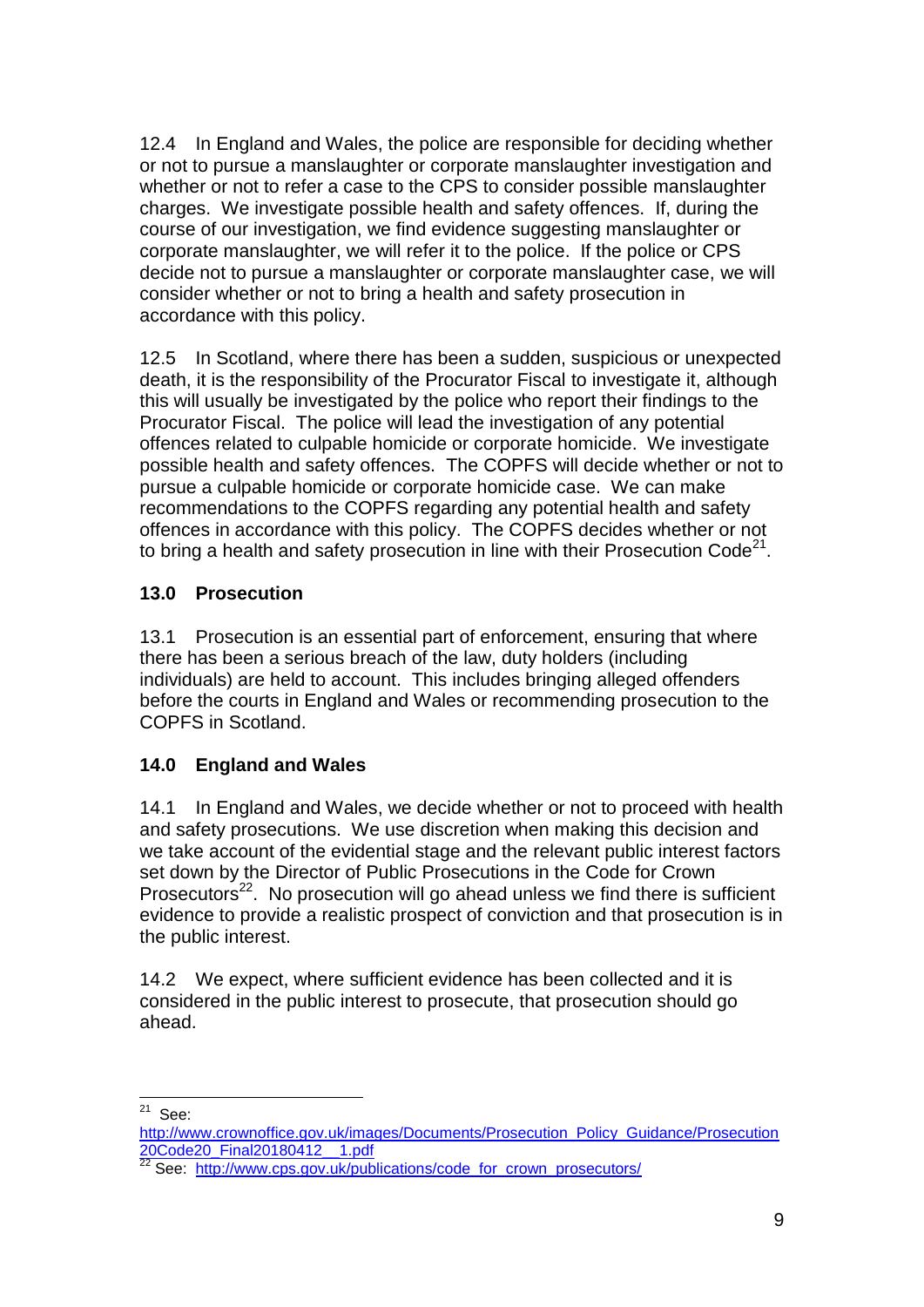14.3 The Code for Crown Prosecutors requires the decision to prosecute to be kept under continuous review, so that any new facts or circumstances, in support of or undermining our case, are taken into account in our decision to continue or terminate the proceedings.

# **15.0 Scotland**

15.1 In Scotland, the COPFS decides whether or not to bring a health and safety prosecution. This may be based on a recommendation by us, although the COPFS may investigate the circumstances and institute proceedings independently of us. We use discretion in deciding whether or not to report to the COPFS with a view to prosecution.

15.2 Before prosecutions can be instituted, the Procurator Fiscal needs to be satisfied that there is sufficient evidence and that prosecution is in the public interest in line with their Prosecution Code<sup>23</sup>. In Scotland, therefore, the decision to prosecute is one for the COPFS rather than us.

## **16.0 Public Interest**

16.1 In both England & Wales, and Scotland we expect that, in the public interest, we should normally prosecute or recommend prosecution, where, following an investigation or other regulatory contact, one or more of the following circumstances in the (non-exhaustive) list apply:

- $\bullet$  death was a result of a breach of the legislation;<sup>24</sup>
- the gravity of an alleged offence, taken together with the seriousness of any actual or potential harm, or the general record and approach of the offender warrants it;
- there has been reckless disregard of health and safety requirements;
- there have been repeated breaches which give rise to significant risk, or persistent and significant poor compliance;
- work has been carried out without, or in serious non-compliance with, an appropriate licence or safety case;
- a duty holder's standard of managing health and safety is found to be far below what is required by health and safety law and to be giving rise to significant risk;

1  $^{23}$  See:

[http://www.crownoffice.gov.uk/images/Documents/Prosecution\\_Policy\\_Guidance/Pro](http://www.crownoffice.gov.uk/images/Documents/Prosecution_Policy_Guidance/Prosecution20Code20_Final20180412__1.pdf) [secution20Code20\\_Final20180412\\_\\_1.pdf](http://www.crownoffice.gov.uk/images/Documents/Prosecution_Policy_Guidance/Prosecution20Code20_Final20180412__1.pdf)

 $24$  Health and safety sentencing guidelines regard death resulting from a criminal act as an aggravating feature of the offence. If there is sufficient evidence that the breach caused the death, HSE considers that normally such cases should be brought before the court. However, there will be occasions where the public interest does not require a prosecution, depending on the nature of the breach and the surrounding circumstances of the death.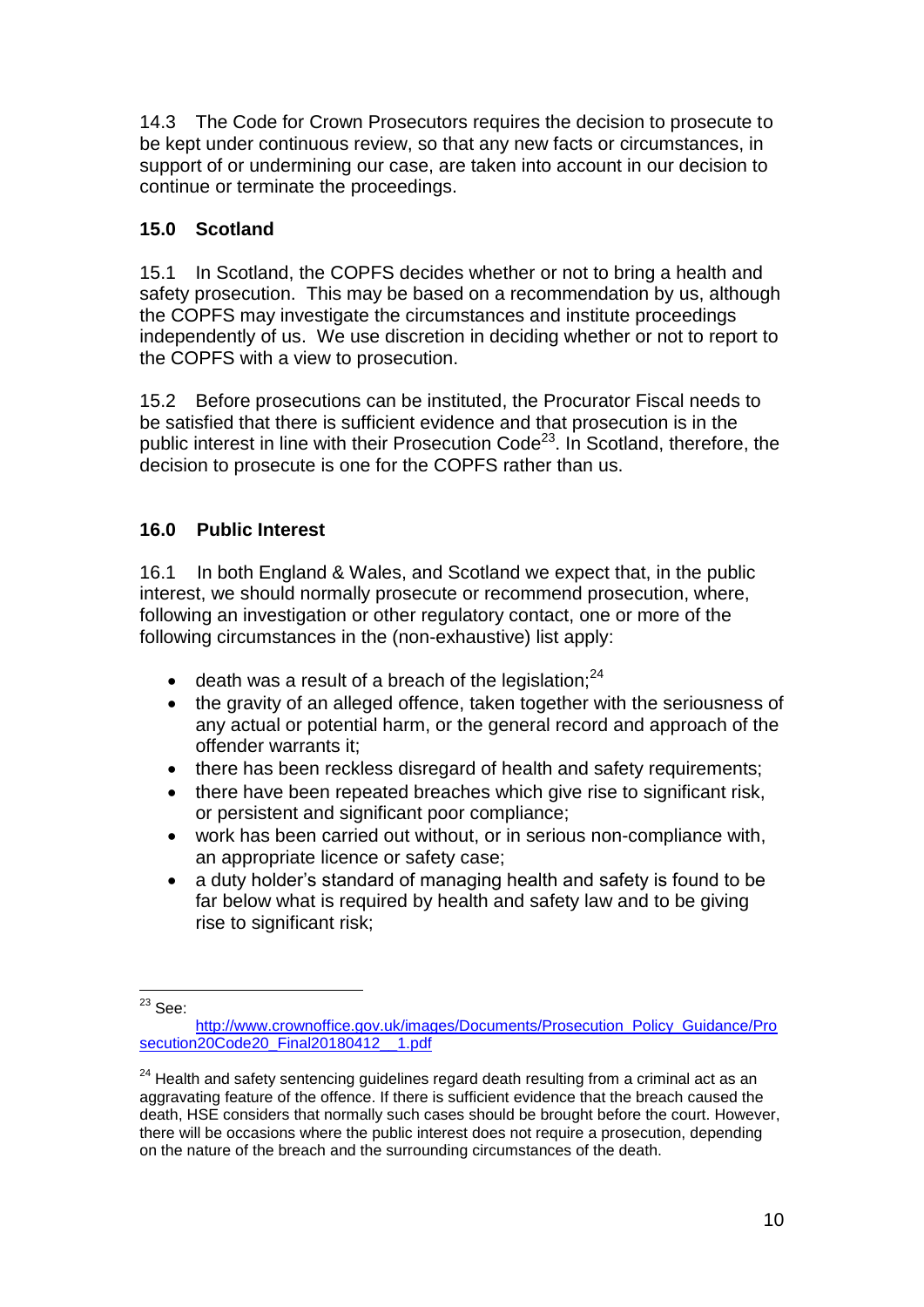- there has been a failure to comply with an improvement or prohibition notice; or there has been a repetition of a breach that was subject to a simple caution;
- false information has been supplied wilfully, or there has been an intent to deceive, in relation to a matter which gives rise to significant risk;
- inspectors have been intentionally obstructed in the lawful course of their duties.

16.2 We also expect that, in the public interest, we should consider prosecution, or consider recommending prosecution, where following an investigation or other regulatory contact, one or more of the following circumstances apply:

- it is appropriate in the circumstances as a way to draw general attention to the need for compliance with the law and the maintenance of standards required by law, and conviction may deter others from similar failures to comply with the law;
- a breach which gives rise to significant risk has continued despite relevant warnings from employees, or their representatives, or from others affected by a work activity.

16.3 We will continue to seek to raise the courts' awareness of the gravity of health and safety offences to the full extent of their powers whilst recognising that it is for the courts to decide whether or not someone is guilty or not and what penalty to impose on conviction.

# **17.0 Prosecution of individuals**

17.1 Subject to the above, we will identify and prosecute individuals, or recommend prosecution, where we consider this is warranted. We will consider the management arrangements and the role played by individual directors and managers and will consider taking action against them where the inspection or investigation reveals that the offence was committed with their consent or connivance or was attributable to their neglect and where it would be appropriate to do so in accordance with this policy. Where appropriate, we will seek disqualification of directors under the Company Directors Disqualification Act 1986<sup>25</sup>.

# **18.0 Crown bodies**

18.1 Crown bodies must comply with health and safety requirements, but they are not subject to statutory enforcement, including prosecution. The Cabinet Office has established non-statutory arrangements for enforcing health and safety requirements in Crown bodies. These arrangements allow us to issue non-statutory improvement and prohibition notices, and for the censure of Crown bodies in circumstances where, but for Crown immunity, prosecution would have been justified. In deciding when to investigate or what form of enforcement action to take, we follow, as far as possible, the same

<sup>1</sup> <sup>25</sup> See: <http://www.legislation.gov.uk/ukpga/1986/46/contents>